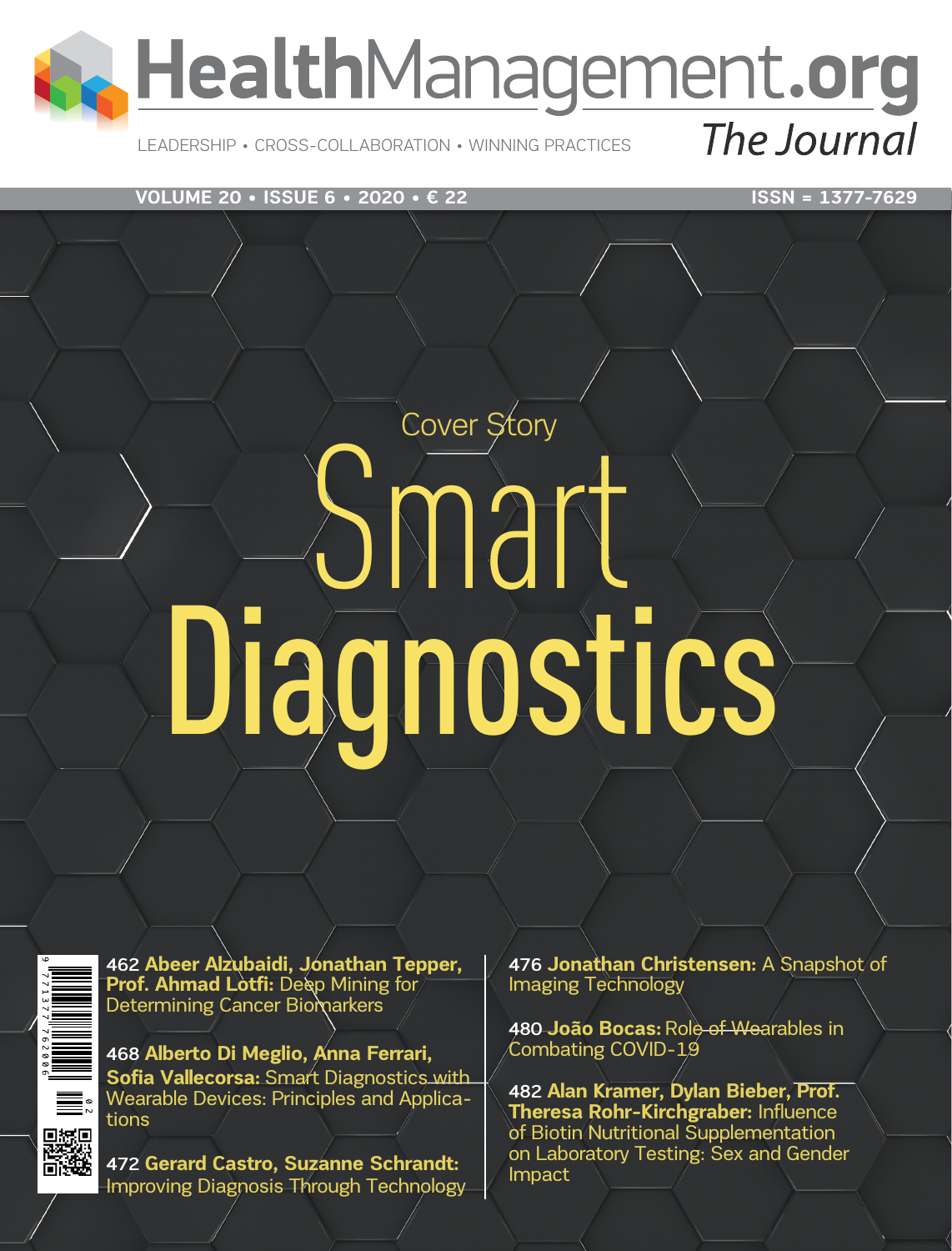## **Influence of Biotin Nutritional Supplementation on Laboratory Testing: Sex and Gender Impact**

Author: [Alan K. Kramer](https://healthmanagement.org/viewProfile/118582/Alan_Kramer) | Indiana University School of Medicine | USA

Author: [Dylan Bieber](https://healthmanagement.org/viewProfile/118583/Dylan_Bieber) | Indiana University School of Medicine | USA

 Author: Professor [Theresa Rohr-Kirchgraber](https://healthmanagement.org/viewProfile/109867/Theresa_Rohr-Kirchgraber) | Executive Director | IU National Center of Excellence of Women's Health | The Barbara Kampen Chair in Women's Health | Professor of Clinical Medicine and Pediatrics | Indianapolis, USA

High dose biotin supplementation is most common among females and may cause faulty immunoassay results that delay diagnosis and treatment of serious medical conditions.

### Key Points

- Biotin, also known as Vitamin B7, is an essential micronutrient that widely functions in the metabolic processing of amino acids, fats, and carbohydrates.
- The use of biotin supplementation has been disproportionately reported by women.
- Interference of biotin on troponin testing may lead to

underdiagnosis of cardiovascular disease that disproportionately affects women.

Further education for patients in regards biased immunoassay results should take place to ensure prompt diagnosis and treatment of serious health conditions.

#### **Introduction**

Evidence for the effects of biotin supplementation on laboratory testing has been increasingly identified as a possible source of bias between correlation of clinical symptoms and laboratory test values. The use of biotin supplementation has been disproportionately reported by women in the United States. There may be implications for women due to sex and gender differences in diagnosis and treatment of certain conditions that are managed based on the results of immunoassays which are adversely affected by high serum biotin concentrations.

#### **Biotin**

Biotin, also known as Vitamin B7, is an essential micronutrient that widely functions in the metabolic processing of amino acids, fats, and carbohydrates. The daily

recommended dose of biotin for adults is 30 mcg which can be obtained from a regular, balanced diet. Signs of biotin deficiency include rashes, brittle nails, and loss of hair, and as such biotin supplementation has been marketed as a preventative measure for these conditions (Office of Dietary Supplements 2017). In the United States, 7.7% of adults self-reported the use of high dose biotin supplementation ranging from 1,000 to 50,000 mcg per day. Of this subset, 79.2% were women and 20.8% were men (Katzman et al. 2018).

Many widely used immunoassays utilise the biotinstreptavidin binding as a method of capturing the analyte. High serum concentrations of biotin can lead to assay interference (Gifford et al. 2019). Multiple assays, in particular high sensitivity troponin T (hs-TnT) and thyroid stimulating hormone (TSH), have been reportedly affected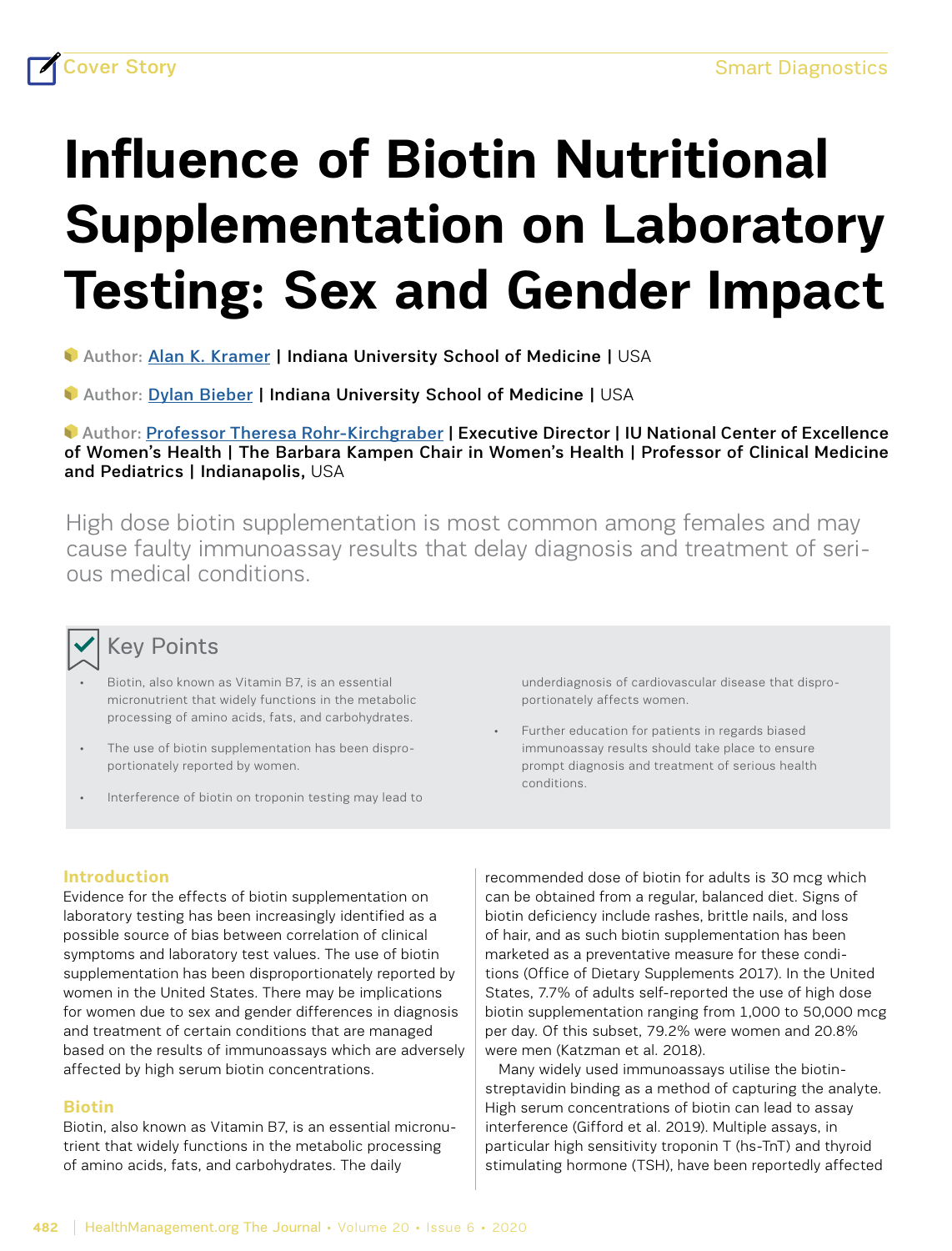| <b>Troponin T concentration,</b><br>ng/L | Biotin concentration, µg/L |                   |                   |                                                          |
|------------------------------------------|----------------------------|-------------------|-------------------|----------------------------------------------------------|
|                                          | 50                         | <b>100</b>        | 500               | 1000                                                     |
| 18                                       |                            |                   |                   | $25.4\%$ 59.4% > 82.9%*, $\ddagger$ > 82.9%*, $\ddagger$ |
| 59                                       |                            |                   |                   | 24.7% 55.8%> 94.8%*, ‡ > 94.8%*, ‡                       |
| 201                                      |                            |                   |                   | 21.6% 55.3% 96.4%# 98.0%+,#                              |
| 6423                                     |                            |                   | 22.4% 52.8% 97.0% | 98.5%                                                    |
| <b>Mean of biases</b>                    |                            | 23.5% 55.8% 96.7% |                   | 98.2%                                                    |
|                                          |                            |                   |                   |                                                          |

Results are shown as negative biases in percentage before applying neutralisation protocol. Values below limit of blank were not taken into account for calculation of the mean of biases. \*Value below the limit of blank (3 ng/L). †Value below the limit of detection (5 ng/L). ‡Value below the 99th percentile (14 ng/L).

Table 1. Effect of biotin on troponin T concentrations measured by hs-cTnT assay. Source: [Schrapp et al. 2018.](https://dx.doi.org/10.11613%2FBM.2018.030901)

at serum biotin levels above 20 ng/mL (Nguyen et al. 2020). The resultant interference has affected results of tests in the form of falsely elevated or decreased values. In conjunction with clinical symptomatology and exam findings, a trend of lab errors secondary to biotin interference has the potential to adversely impact the diagnosis and treatment of female patients due to higher rates of exogenous supplementation.

#### **Troponin**

Cardiovascular disease is the leading cause of morbidity and mortality in both men and women in the United States. Traditionally viewed as a men's disease, cardiovascular disease is curiously more prevalent in women. While major risk factors like hypertension and diabetes affect both men and women, evidence suggests that femalespecific risk factors, such as pregnancy and early menopause, exert significant influence on the impact of traditional risk factors on cardiovascular disease severity (Appelman et al. 2015). Sex based differences in clinical presentation of acute cardiac diseases, including myocardial infarction, have also been implicated as significant challenges to risk stratification. This has been most notably evident in female patients because they are more likely than men to present with atypical symptoms that may cause acute cardiovascular disease to be missed (Saeed et al. 2017). As such, women are prone to less aggressive treatment compared to their male counterparts for the similar clinical presentations.

As the diagnosis of acute cardiovascular disease depends on evidence of myocardial injury detected by hsTnT assays, interference of biotin on troponin testing may lead to an even further underdiagnosis of cardiovascular disease that

disproportionately affects women. In 2017, the FDA was notified about the death of a female patient who reported taking high dose biotin supplementation that died after a falsely low troponin level led to misdiagnosis. Her death was attributed to lab error secondary to biotin interference (Center for Devices and Radiological Health 2019). Serum biotin concentrations greater than 500 mcg/L have been linked to an over 95% decrease in troponin levels (Trambas et al. 2018). Interestingly, the quantitative troponin amount in a sample has been reported to not confer a direct correlation with the interference of biotin. Table 1 shows the initial absolute value of troponin demonstrating a mean negative bias that increases with higher levels of biotin, 23.5%, 55.8%, 96.7%, 98.2% at 50, 100, 500, 1000 mcg/L of biotin, respectively.

 Of note, at the highest levels of biotin, 500 and 1000 mcg/L, the lower range of starting troponin levels of 18 and 59 mcg/L were reduced to the extent that a value to determine bias was unable to be recorded at the assay's 3 ng/L threshold for detection (Schrapp et al. 2018). Thus, it cannot be excluded that patients taking high dose biotin supplements presenting with clinically significant troponin elevations below 60 mcg/L may be missed on the initial assay. The negative bias of troponin levels with high dose biotin supplementation, combined with the already widely observed sex-based differences in acute cardiovascular disease presentations and risk stratification, further elucidates the need for a heightened clinical suspicion for patients whose laboratory test values do not correlate with the clinical presentation. The most at risk patients for this bias and potential undermanagement of acute cardiac disease are women.